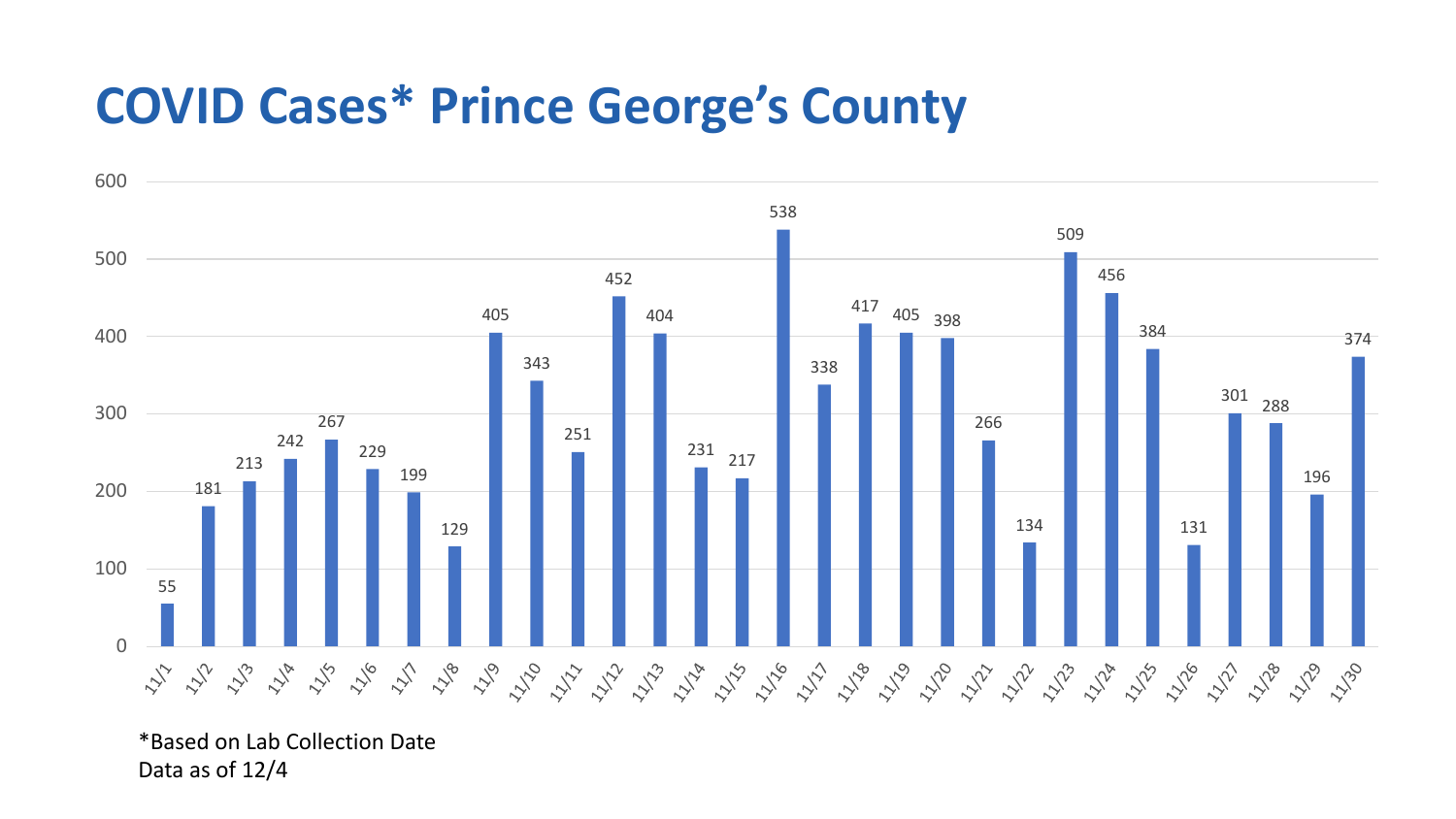## **COVID Average Daily Case Rate\* (last 14 days)**

**Prince George's County**

**Average New Cases per 100,000 population**



\*Based on Lab Collection Date Data as of 12/4